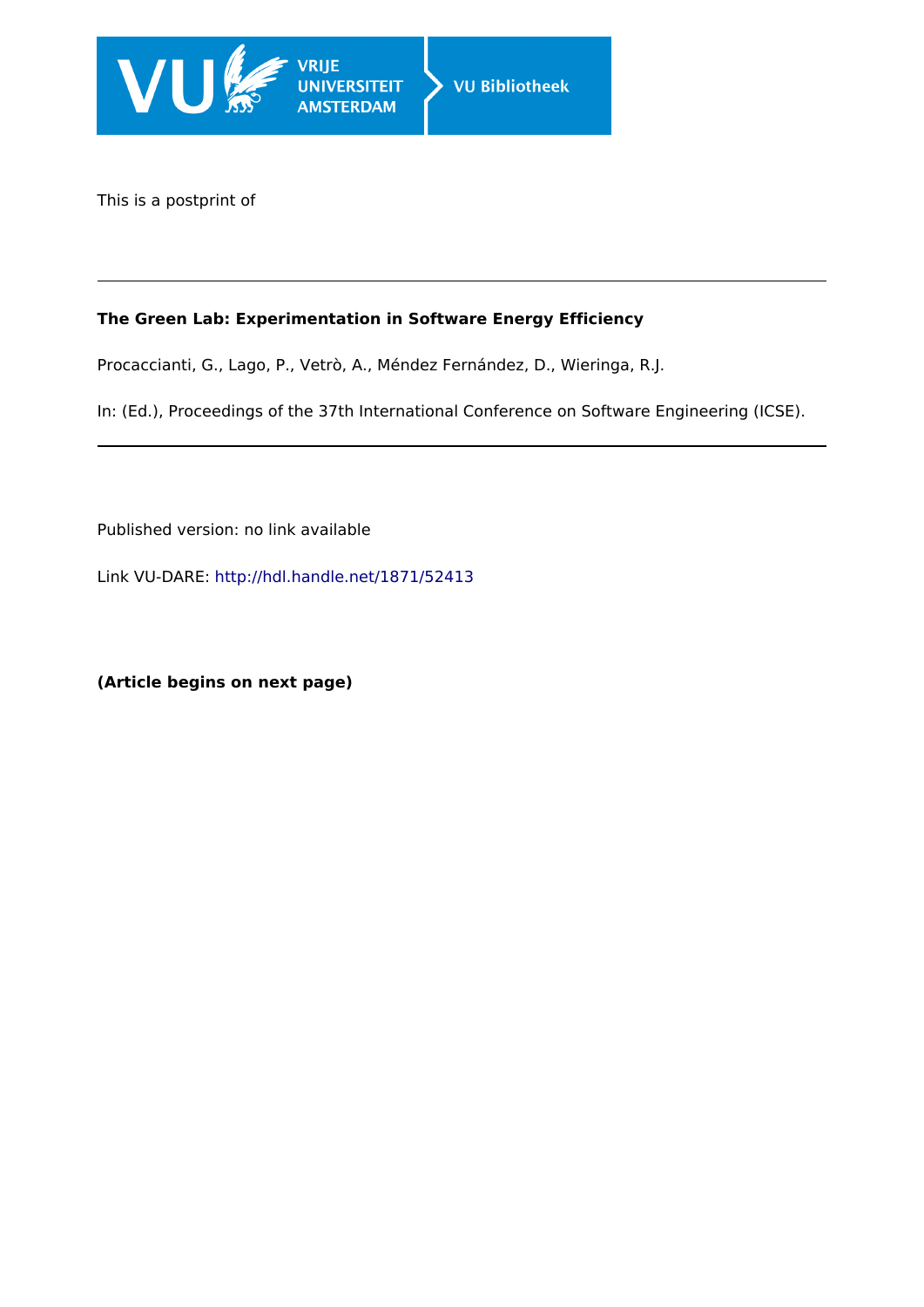# The Green Lab: Experimentation in Software Energy Efficiency

Giuseppe Procaccianti\*, Patricia Lago\*, Antonio Vetrò<sup>†</sup>, Daniel Méndez Fernández<sup>†</sup>, Roel Wieringa<sup>‡</sup>

<sup>∗</sup>Department of Computer Science, VU University Amsterdam, The Netherlands {g.procaccianti, p.lago}@vu.nl <sup>†</sup>Technische Universität München, Germany {vetro, mendezfe}@in.tum.de †University of Twente, The Netherlands r.j.wieringa@utwente.nl

*Abstract*—Software energy efficiency is a research topic where experimentation is widely adopted. Nevertheless, current studies and research approaches struggle to find generalizable findings that can be used to build a consistent knowledge base for energyefficient software. To this end, we will discuss how to combine the traditional hypothesis-driven (top-down) approach with a bottom-up discovery approach. In this technical briefing, participants will learn the challenges that characterize the research in software energy efficiency. They will experience the complexity in this field and its implications for experimentation.

#### I. DESCRIPTION OF THE TOPIC

The quest for software energy efficiency (EE) is primarily motivated by the growing energy demand of ICT and its consequent environmental impact. In response to this, hardware technologies substantially improved their EE in the last decades. This is, however, not the case for software, in spite of the software engineering (SE) research community acknowledging its crucial role in determining energy consumption [1]. Software EE is a research area that lacks of well-defined, validated methods: although there is a significant amount of scientific works in the field, they still show limitations and lack of generalizable principles and results [1].

#### II. AIM AND STRUCTURE OF THE BRIEFING

Our main goal for this briefing is to *raise the awareness on the challenges for software energy efficiency research* and provide a forum to openly discuss and agree on how to approach this research in the future. To this end, we plan the following sessions.

# *A. Discover the Challenges*

Participants of this technical briefing will learn the stateof-the-art of software EE research and discover its current challenges. Among them:

1) *Chaotic behavior.* Software EE research is characterized by a very large amount of variables to observe and control. Moreover, the causes of energy consumption in computing systems are sometimes counterintuitive [2]. For this reason, the relationship between software

behavior and the energy consumption of the underlying hardware is hard to understand and characterize [3].

- 2) *Complexity of measurement.* The modern IT devices and platforms are highly heterogeneous: mobile devices, data centers, embedded systems and so forth. In order to make hypotheses (and theories) about software behavior, we need a complex measurement infrastructure to monitor energy consumption at different abstraction levels [4].
- 3) *Anecdotal and contradictory evidence.* Many empirical studies have been conducted to assess the factors that determine software EE. However, current evidence is mostly anecdotal and insufficient to provide generalized principles. This becomes clear from the contradictions in the conclusions drawn by researchers in different studies (e.g., EE versus performance [2], [5])
- 4) *Lack of a unified approach.* Different research communities tried to tackle the problem of EE within their own expertise, at the cost of precision in other domains. Hence, the studies lack representativity, and are characterized by heterogeneous techniques and analysis methods [1].

### *B. Test a new Approach*

During the briefing, a mixed approach to conduct experimentation for energy-efficient software will be presented to the participants. The goal of this approach is to identify *energy hotspots*. The concept of "hotspot" has already been introduced from a software architecture perspective in a crosscutting sense, both in performance and evolution, as actionable points of interest, crucial for a certain property. In software EE, similar concepts have been introduced, more specifically "Energy Bug" ("an error in the system, either application, OS, hardware, firmware or external, that causes an unexpected amount of high energy consumption by the system as a whole" [6]) and "Energy Smell" ("an implementation choice that makes the software execution less energy efficient" [7]). However, these definitions have some limitations, i.e. a questionable 'negative' connotation in the first case and a too narrow focus on implementation in the latter one. For this reason, we revised them and defined "energy hotspots" as *elements or properties,*